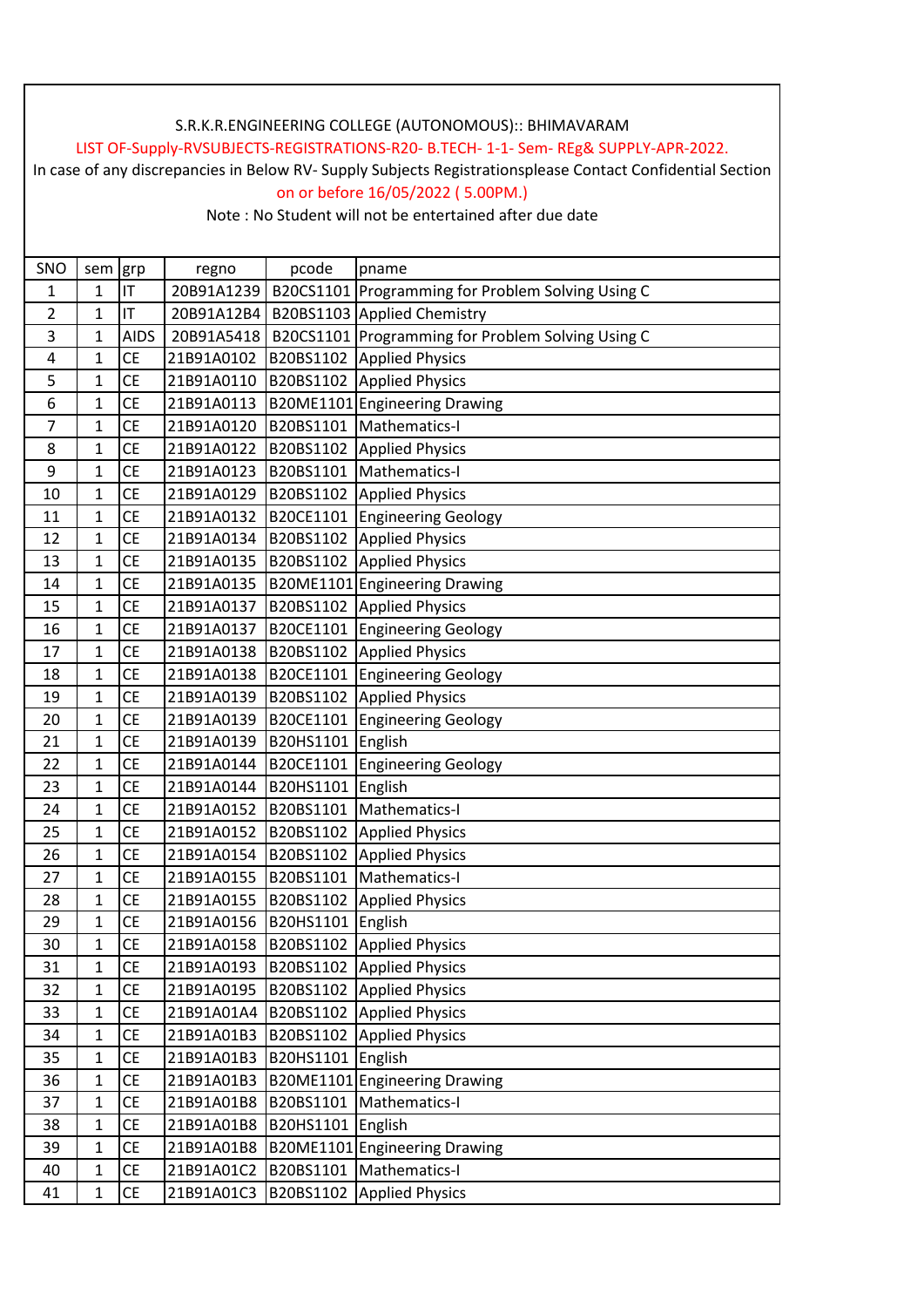## LIST OF-Supply-RVSUBJECTS-REGISTRATIONS-R20- B.TECH- 1-1- Sem- REg& SUPPLY-APR-2022.

In case of any discrepancies in Below RV- Supply Subjects Registrationsplease Contact Confidential Section on or before 16/05/2022 ( 5.00PM.)

| SNO | sem grp      |           | regno                | pcode     | pname                              |
|-----|--------------|-----------|----------------------|-----------|------------------------------------|
| 42  | 1            | <b>CE</b> | 21B91A01C6           | B20BS1101 | Mathematics-I                      |
| 43  | 1            | <b>CE</b> | 21B91A01C6           | B20BS1102 | <b>Applied Physics</b>             |
| 44  | 1            | <b>CE</b> | 21B91A01C6           | B20CE1101 | <b>Engineering Geology</b>         |
| 45  | $\mathbf{1}$ | <b>CE</b> | 21B91A01D0           | B20BS1102 | <b>Applied Physics</b>             |
| 46  | 1            | <b>CE</b> | 21B91A01D1 B20BS1101 |           | Mathematics-I                      |
| 47  | $\mathbf{1}$ | <b>CE</b> | 21B91A01D4           | B20BS1102 | <b>Applied Physics</b>             |
| 48  | $\mathbf{1}$ | <b>CE</b> | 21B91A01D4           |           | B20ME1101 Engineering Drawing      |
| 49  | 1            | <b>CE</b> | 21B91A01D5           | B20BS1102 | <b>Applied Physics</b>             |
| 50  | 1            | <b>CE</b> | 21B91A01D7           | B20BS1102 | <b>Applied Physics</b>             |
| 51  | $\mathbf{1}$ | <b>CE</b> | 21B91A01E0           |           | B20ME1101 Engineering Drawing      |
| 52  | $\mathbf{1}$ | <b>CE</b> | 21B91A01E1           | B20BS1102 | <b>Applied Physics</b>             |
| 53  | 1            | <b>CE</b> | 21B91A01E1           | B20HS1101 | English                            |
| 54  | 1            | <b>CE</b> | 21B91A01E6           | B20BS1101 | Mathematics-I                      |
| 55  | 1            | CE        | 21B91A01E6           | B20BS1102 | <b>Applied Physics</b>             |
| 56  | 1            | <b>CE</b> | 21B91A01E7           | B20BS1101 | Mathematics-I                      |
| 57  | $\mathbf{1}$ | <b>CE</b> | 21B91A01E7           | B20BS1102 | <b>Applied Physics</b>             |
| 58  | 1            | CE        | 21B91A01F3           | B20BS1101 | Mathematics-I                      |
| 59  | 1            | <b>CE</b> | 21B91A01F3           | B20BS1102 | <b>Applied Physics</b>             |
| 60  | 1            | <b>CE</b> | 21B91A01F5           | B20BS1102 | <b>Applied Physics</b>             |
| 61  | $\mathbf{1}$ | <b>CE</b> | 21B91A01F5           | B20HS1101 | English                            |
| 62  | 1            | <b>CE</b> | 21B91A01F6           | B20BS1102 | <b>Applied Physics</b>             |
| 63  | 1            | <b>CE</b> | 21B91A01F6           | B20CE1101 | <b>Engineering Geology</b>         |
| 64  | $\mathbf{1}$ | <b>CE</b> | 21B91A01G2           | B20BS1101 | Mathematics-I                      |
| 65  | 1            | <b>CE</b> | 21B91A01G6 B20BS1102 |           | <b>Applied Physics</b>             |
| 66  | 1            | <b>CE</b> | 21B91A01G8           | B20BS1102 | <b>Applied Physics</b>             |
| 67  | $\mathbf{1}$ | <b>CE</b> | 21B91A01H2           | B20BS1102 | <b>Applied Physics</b>             |
| 68  | 1            | <b>CE</b> | 21B91A01H9           | B20CE1101 | <b>Engineering Geology</b>         |
| 69  | 1            | CE        | 21B91A01I0           | B20BS1102 | <b>Applied Physics</b>             |
| 70  | $\mathbf{1}$ | CE        | 21B91A01I0           | B20CE1101 | <b>Engineering Geology</b>         |
| 71  | 1            | <b>CE</b> | 21B91A01I1           | B20BS1102 | <b>Applied Physics</b>             |
| 72  | 1            | CE        | 21B91A01I4           | B20BS1102 | <b>Applied Physics</b>             |
| 73  | $\mathbf{1}$ | <b>CE</b> | 21B91A01I4           | B20CE1101 | <b>Engineering Geology</b>         |
| 74  | $\mathbf{1}$ | CE        | 21B91A01I5           | B20BS1102 | <b>Applied Physics</b>             |
| 75  | 1            | <b>CE</b> | 21B91A01I5           | B20CE1101 | <b>Engineering Geology</b>         |
| 76  | $\mathbf{1}$ | CE        | 21B91A01J0           | B20CE1101 | <b>Engineering Geology</b>         |
| 77  | $\mathbf{1}$ | CE        | 21B91A01J2           | B20BS1102 | <b>Applied Physics</b>             |
| 78  | $\mathbf{1}$ | <b>CE</b> | 21B91A01J2           | B20CE1101 | <b>Engineering Geology</b>         |
| 79  | $\mathbf{1}$ | CE        | 21B91A01J3           | B20BS1102 | <b>Applied Physics</b>             |
| 80  | $\mathbf 1$  | EEE       | 21B91A0205           | B20HS1101 | English                            |
| 81  | 1            | EEE       | 21B91A0215           | B20BS1102 | <b>Applied Physics</b>             |
| 82  | $\mathbf{1}$ | EEE       | 21B91A0215           | B20EE1101 | Introduction to Electrical Systems |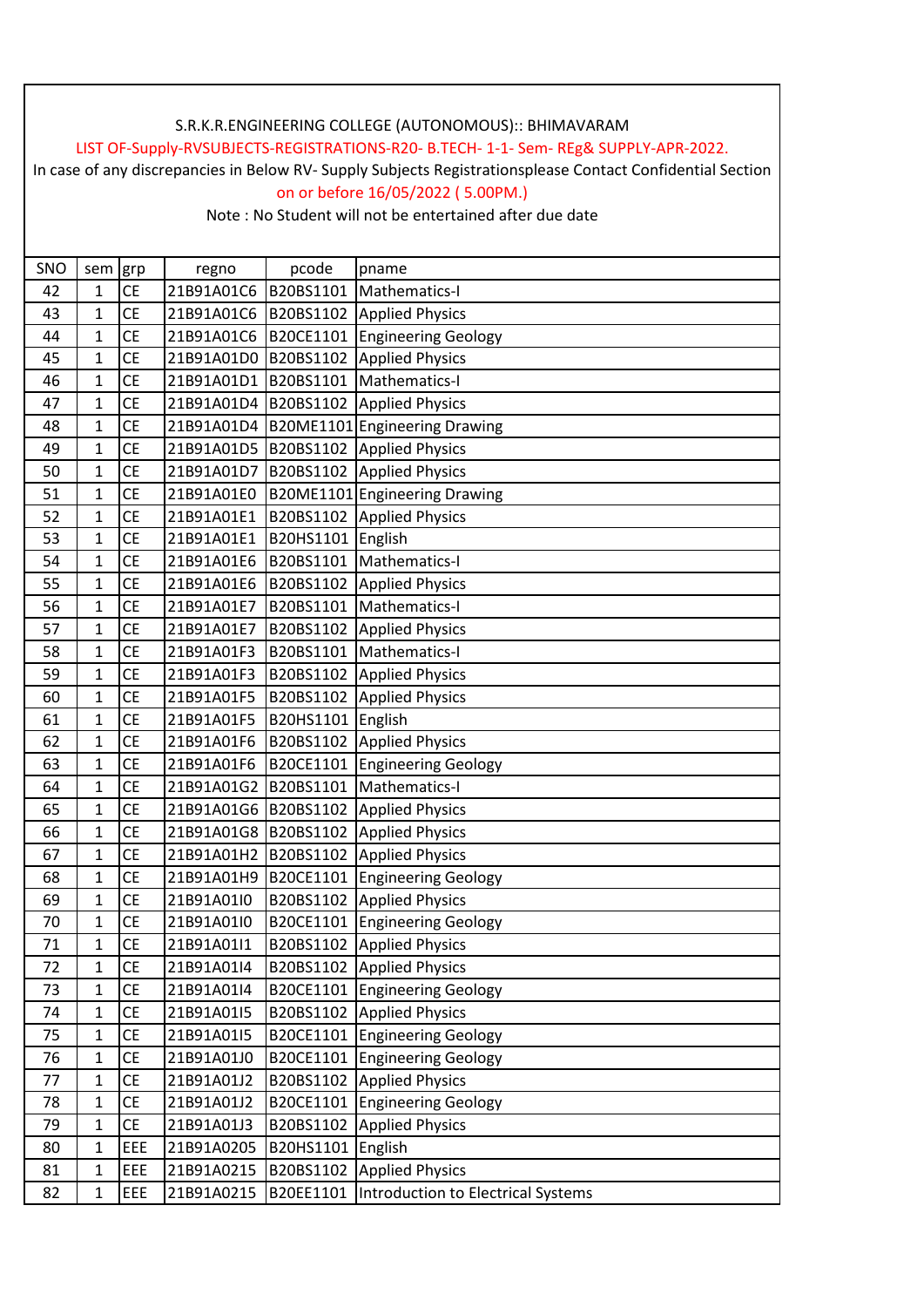## LIST OF-Supply-RVSUBJECTS-REGISTRATIONS-R20- B.TECH- 1-1- Sem- REg& SUPPLY-APR-2022.

In case of any discrepancies in Below RV- Supply Subjects Registrationsplease Contact Confidential Section on or before 16/05/2022 ( 5.00PM.)

| SNO | sem grp      |     | regno      | pcode     | pname                                     |
|-----|--------------|-----|------------|-----------|-------------------------------------------|
| 83  | 1            | EEE | 21B91A0216 | B20BS1102 | <b>Applied Physics</b>                    |
| 84  | 1            | EEE | 21B91A0217 | B20BS1102 | <b>Applied Physics</b>                    |
| 85  | 1            | EEE | 21B91A0218 | B20EE1101 | <b>Introduction to Electrical Systems</b> |
| 86  | 1            | EEE | 21B91A0222 | B20BS1102 | <b>Applied Physics</b>                    |
| 87  | 1            | EEE | 21B91A0224 | B20BS1102 | <b>Applied Physics</b>                    |
| 88  | 1            | EEE | 21B91A0228 | B20BS1102 | <b>Applied Physics</b>                    |
| 89  | 1            | EEE | 21B91A0234 | B20HS1101 | English                                   |
| 90  | 1            | EEE | 21B91A0235 | B20BS1101 | Mathematics-I                             |
| 91  | 1            | EEE | 21B91A0237 | B20BS1101 | Mathematics-I                             |
| 92  | $\mathbf{1}$ | EEE | 21B91A0240 | B20BS1102 | <b>Applied Physics</b>                    |
| 93  | $\mathbf{1}$ | EEE | 21B91A0242 | B20BS1101 | Mathematics-I                             |
| 94  | $\mathbf{1}$ | EEE | 21B91A0246 | B20BS1102 | <b>Applied Physics</b>                    |
| 95  | $\mathbf 1$  | EEE | 21B91A0248 | B20BS1101 | Mathematics-I                             |
| 96  | 1            | EEE | 21B91A0248 | B20BS1102 | <b>Applied Physics</b>                    |
| 97  | $\mathbf{1}$ | EEE | 21B91A0251 | B20BS1101 | Mathematics-I                             |
| 98  | $\mathbf{1}$ | EEE | 21B91A0264 | B20BS1102 | <b>Applied Physics</b>                    |
| 99  | 1            | EEE | 21B91A0266 | B20BS1101 | Mathematics-I                             |
| 100 | $\mathbf{1}$ | EEE | 21B91A0266 | B20BS1102 | <b>Applied Physics</b>                    |
| 101 | $\mathbf{1}$ | EEE | 21B91A0277 | B20BS1102 | <b>Applied Physics</b>                    |
| 102 | 1            | EEE | 21B91A0279 | B20BS1102 | <b>Applied Physics</b>                    |
| 103 | 1            | EEE | 21B91A0280 | B20BS1102 | <b>Applied Physics</b>                    |
| 104 | $\mathbf{1}$ | EEE | 21B91A0288 | B20BS1101 | Mathematics-I                             |
| 105 | 1            | EEE | 21B91A0288 | B20BS1102 | <b>Applied Physics</b>                    |
| 106 | 1            | EEE | 21B91A0295 | B20BS1102 | <b>Applied Physics</b>                    |
| 107 | $\mathbf{1}$ | EEE | 21B91A0295 | B20HS1101 | English                                   |
| 108 | 1            | EEE | 21B91A0296 | B20HS1101 | English                                   |
| 109 | 1            | EEE | 21B91A02A5 | B20BS1102 | <b>Applied Physics</b>                    |
| 110 | 1            | EEE | 21B91A02A9 | B20BS1102 | <b>Applied Physics</b>                    |
| 111 | $\mathbf{1}$ | EEE | 21B91A02B1 | B20BS1101 | Mathematics-I                             |
| 112 | $\mathbf{1}$ | EEE | 21B91A02B1 | B20BS1102 | <b>Applied Physics</b>                    |
| 113 | $\mathbf{1}$ | EEE | 21B91A02B2 | B20BS1101 | Mathematics-I                             |
| 114 | $\mathbf{1}$ | EEE | 21B91A02B2 | B20HS1101 | English                                   |
| 115 | 1            | EEE | 21B91A02B4 | B20BS1101 | Mathematics-I                             |
| 116 | $\mathbf{1}$ | EEE | 21B91A02B4 | B20BS1102 | <b>Applied Physics</b>                    |
| 117 | $\mathbf 1$  | EEE | 21B91A02B7 | B20BS1102 | <b>Applied Physics</b>                    |
| 118 | 1            | EEE | 21B91A02B9 | B20BS1102 | <b>Applied Physics</b>                    |
| 119 | $\mathbf{1}$ | EEE | 21B91A02C4 | B20BS1102 | <b>Applied Physics</b>                    |
| 120 | 1            | EEE | 21B91A02C5 | B20BS1102 | <b>Applied Physics</b>                    |
| 121 | $\mathbf{1}$ | EEE | 21B91A02C5 | B20HS1101 | English                                   |
| 122 | 1            | EEE | 21B91A02C6 | B20BS1102 | <b>Applied Physics</b>                    |
| 123 | $\mathbf{1}$ | EEE | 21B91A02C7 | B20BS1102 | <b>Applied Physics</b>                    |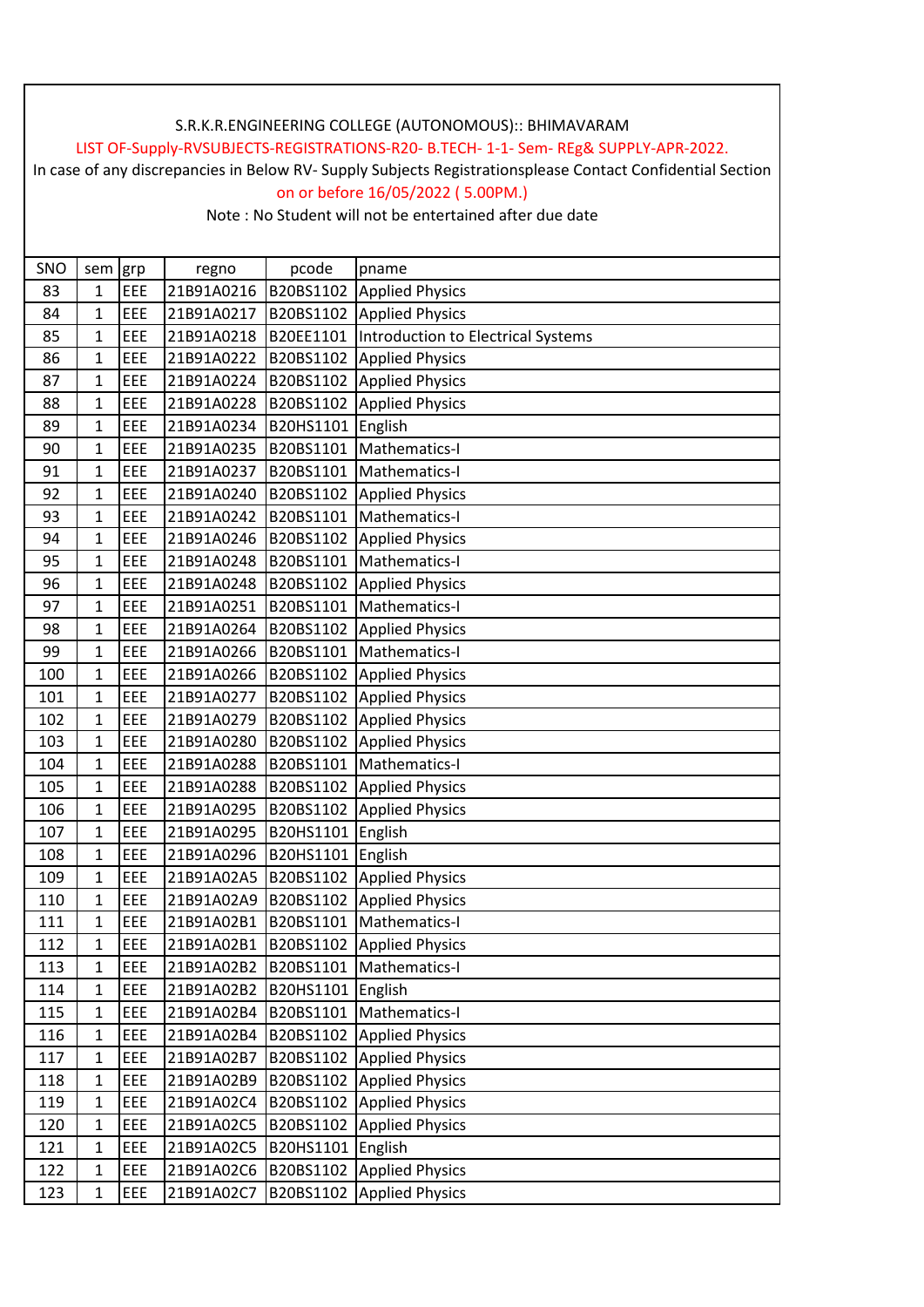## LIST OF-Supply-RVSUBJECTS-REGISTRATIONS-R20- B.TECH- 1-1- Sem- REg& SUPPLY-APR-2022.

In case of any discrepancies in Below RV- Supply Subjects Registrationsplease Contact Confidential Section on or before 16/05/2022 ( 5.00PM.)

| SNO | sem grp        |           | regno      | pcode     | pname                                               |
|-----|----------------|-----------|------------|-----------|-----------------------------------------------------|
| 124 | 1              | EEE       | 21B91A02D0 | B20HS1101 | English                                             |
| 125 | 1              | EEE       | 21B91A02D4 | B20BS1102 | <b>Applied Physics</b>                              |
| 126 | 1              | EEE       | 21B91A02E8 | B20BS1102 | <b>Applied Physics</b>                              |
| 127 | $\mathbf 1$    | EEE       | 21B91A02E9 | B20BS1101 | Mathematics-I                                       |
| 128 | $\mathbf 1$    | EEE       | 21B91A02E9 | B20BS1102 | <b>Applied Physics</b>                              |
| 129 | 1              | EEE       | 21B91A02F1 | B20BS1102 | <b>Applied Physics</b>                              |
| 130 | $\mathbf 1$    | EEE       | 21B91A02F5 | B20BS1102 | <b>Applied Physics</b>                              |
| 131 | 1              | <b>ME</b> | 21B91A0309 | B20BS1102 | <b>Applied Physics</b>                              |
| 132 | $\mathbf 1$    | ME        | 21B91A0310 | B20BS1101 | Mathematics-I                                       |
| 133 | 1              | ME        | 21B91A0310 | B20BS1102 | <b>Applied Physics</b>                              |
| 134 | $\mathbf 1$    | <b>ME</b> | 21B91A0314 | B20BS1102 | <b>Applied Physics</b>                              |
| 135 | $\mathbf 1$    | ME        | 21B91A0321 | B20BS1101 | Mathematics-I                                       |
| 136 | 1              | ME        | 21B91A0330 | B20BS1102 | <b>Applied Physics</b>                              |
| 137 | 1              | ME        | 21B91A0344 | B20BS1101 | Mathematics-I                                       |
| 138 | 1              | ME        | 21B91A0344 | B20BS1102 | <b>Applied Physics</b>                              |
| 139 | $\mathbf 1$    | ME        | 21B91A0345 | B20HS1101 | English                                             |
| 140 | 1              | ME        | 21B91A0346 | B20BS1102 | <b>Applied Physics</b>                              |
| 141 | 1              | ME        | 21B91A0347 | B20BS1102 | <b>Applied Physics</b>                              |
| 142 | $\mathbf 1$    | ME        | 21B91A0347 | B20HS1101 | English                                             |
| 143 | 1              | ME        | 21B91A0349 | B20BS1102 | <b>Applied Physics</b>                              |
| 144 | 1              | ME        | 21B91A0352 | B20BS1102 | <b>Applied Physics</b>                              |
| 145 | 1              | ME        | 21B91A0354 | B20BS1102 | <b>Applied Physics</b>                              |
| 146 | $\mathbf 1$    | ME        | 21B91A0355 | B20BS1102 | <b>Applied Physics</b>                              |
| 147 | $\mathbf 1$    | ME        | 21B91A0356 | B20BS1102 | <b>Applied Physics</b>                              |
| 148 | $\overline{1}$ | <b>ME</b> | 21B91A0358 | B20BS1102 | <b>Applied Physics</b>                              |
| 149 | $\mathbf 1$    | ME        | 21B91A0361 | B20BS1101 | Mathematics-I                                       |
| 150 | 1              | ME        | 21B91A0375 | B20BS1101 | Mathematics-I                                       |
| 151 | $\mathbf 1$    | <b>ME</b> | 21B91A0375 | B20BS1102 | <b>Applied Physics</b>                              |
| 152 | $\mathbf 1$    | <b>ME</b> | 21B91A0376 | B20BS1101 | Mathematics-I                                       |
| 153 | $\mathbf{1}$   | <b>ME</b> | 21B91A0386 | B20BS1101 | Mathematics-I                                       |
| 154 | $\mathbf 1$    | ME        | 21B91A0386 | B20BS1102 | <b>Applied Physics</b>                              |
| 155 | $\mathbf 1$    | ME        | 21B91A0393 | B20BS1101 | Mathematics-I                                       |
| 156 | 1              | ME        | 21B91A03A3 | B20BS1101 | Mathematics-I                                       |
| 157 | $\mathbf 1$    | ME        | 21B91A03A6 | B20BS1102 | <b>Applied Physics</b>                              |
| 158 | $\mathbf 1$    | ME        | 21B91A03A8 | B20BS1102 | <b>Applied Physics</b>                              |
| 159 | $\mathbf 1$    | ME        | 21B91A03B9 | B20BS1102 | <b>Applied Physics</b>                              |
| 160 | $\mathbf 1$    | ME        | 21B91A03B9 | B20EE1102 | <b>Basic Electrical and Electronics Engineering</b> |
| 161 | 1              | ME        | 21B91A03C1 | B20BS1102 | <b>Applied Physics</b>                              |
| 162 | 1              | ME        | 21B91A03C2 | B20BS1102 | <b>Applied Physics</b>                              |
| 163 | 1              | ME        | 21B91A03C7 | B20BS1102 | <b>Applied Physics</b>                              |
| 164 | $\mathbf 1$    | <b>ME</b> | 21B91A03C9 | B20HS1101 | English                                             |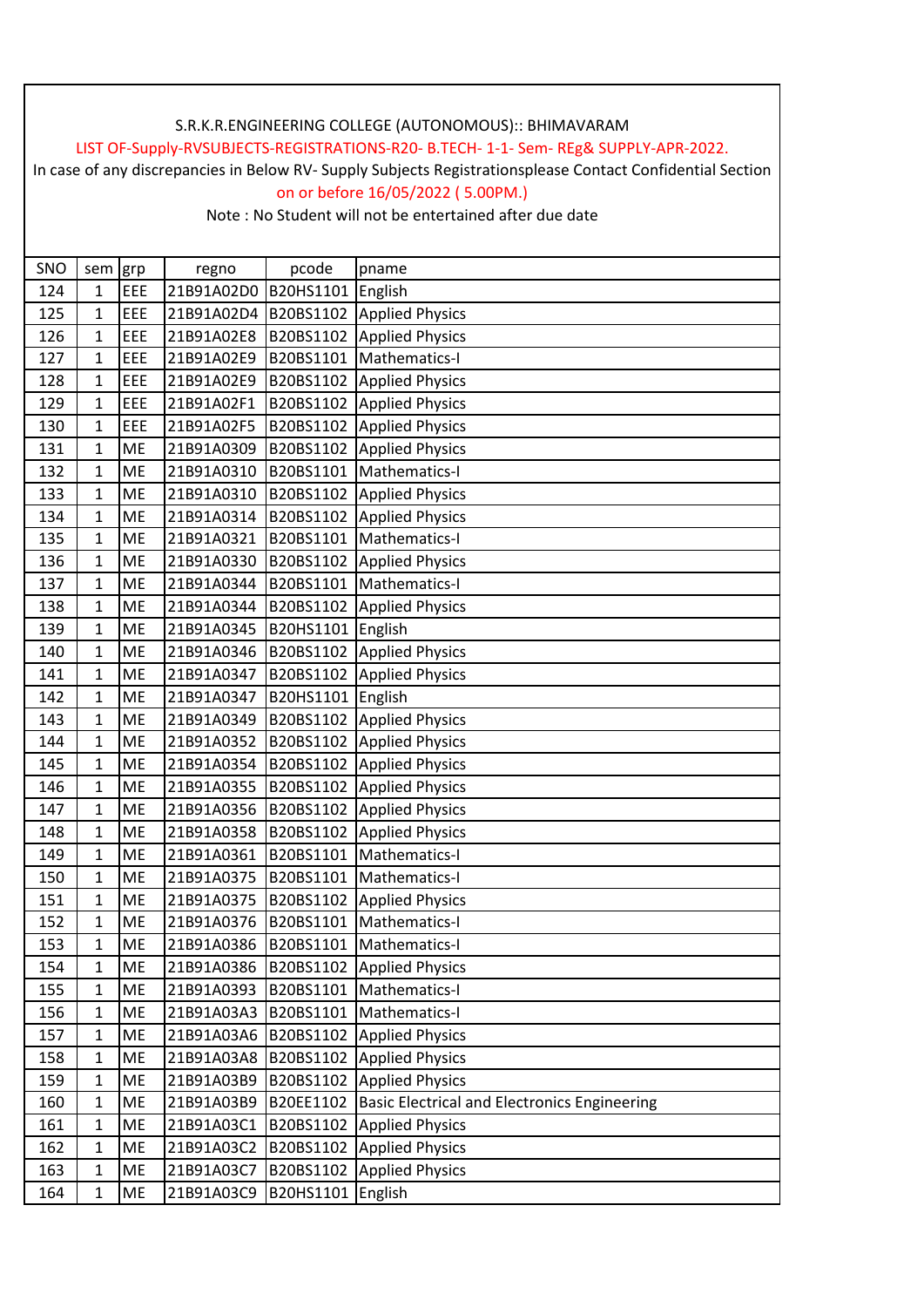## LIST OF-Supply-RVSUBJECTS-REGISTRATIONS-R20- B.TECH- 1-1- Sem- REg& SUPPLY-APR-2022.

In case of any discrepancies in Below RV- Supply Subjects Registrationsplease Contact Confidential Section on or before 16/05/2022 ( 5.00PM.)

| SNO | sem grp        |            | regno                | pcode     | pname                                               |
|-----|----------------|------------|----------------------|-----------|-----------------------------------------------------|
| 165 | $\mathbf{1}$   | <b>ME</b>  | 21B91A03D0           | B20BS1102 | <b>Applied Physics</b>                              |
| 166 | 1              | ME         | 21B91A03D6           | B20BS1102 | <b>Applied Physics</b>                              |
| 167 | 1              | <b>ME</b>  | 21B91A03D6           | B20HS1101 | English                                             |
| 168 | $\mathbf 1$    | ME         | 21B91A03D8 B20BS1101 |           | Mathematics-I                                       |
| 169 | $\mathbf 1$    | ME         | 21B91A03E7           | B20ME1101 | <b>Engineering Drawing</b>                          |
| 170 | $\mathbf{1}$   | ME         | 21B91A03F1           | B20BS1102 | <b>Applied Physics</b>                              |
| 171 | $\mathbf{1}$   | <b>ME</b>  | 21B91A03F2           | B20BS1102 | <b>Applied Physics</b>                              |
| 172 | 1              | <b>ME</b>  | 21B91A03F8           | B20BS1101 | Mathematics-I                                       |
| 173 | 1              | ME         | 21B91A03F8           | B20EE1102 | <b>Basic Electrical and Electronics Engineering</b> |
| 174 | 1              | ME         | 21B91A03G0           | B20BS1102 | <b>Applied Physics</b>                              |
| 175 | $\mathbf 1$    | ME         | 21B91A03G8           | B20BS1101 | Mathematics-I                                       |
| 176 | $\mathbf 1$    | <b>ME</b>  | 21B91A03H0           | B20BS1101 | Mathematics-I                                       |
| 177 | 1              | <b>ME</b>  | 21B91A03H2           | B20BS1102 | <b>Applied Physics</b>                              |
| 178 | $\mathbf 1$    | <b>ME</b>  | 21B91A03H3           | B20BS1102 | <b>Applied Physics</b>                              |
| 179 | 1              | <b>ME</b>  | 21B91A03H6           | B20BS1102 | <b>Applied Physics</b>                              |
| 180 | 1              | ME         | 21B91A03I1           | B20BS1101 | Mathematics-I                                       |
| 181 | 1              | <b>ME</b>  | 21B91A03I2           | B20BS1101 | Mathematics-I                                       |
| 182 | 1              | <b>ME</b>  | 21B91A03I5           | B20BS1101 | Mathematics-I                                       |
| 183 | 1              | <b>ME</b>  | 21B91A03I5           | B20BS1102 | <b>Applied Physics</b>                              |
| 184 | $\mathbf{1}$   | <b>ME</b>  | 21B91A03J2           | B20BS1102 | <b>Applied Physics</b>                              |
| 185 | 1              | ME         | 21B91A03J9           | B20BS1101 | Mathematics-I                                       |
| 186 | 1              | ECE        | 21B91A0411           | B20BS1103 | <b>Applied Chemistry</b>                            |
| 187 | 1              | ECE        | 21B91A0411           | B20HS1101 | English                                             |
| 188 | 1              | ECE        | 21B91A0429           | B20CS1101 | Programming for Problem Solving Using C             |
| 189 | 1              | ECE        | 21B91A0440           | B20CS1101 | Programming for Problem Solving Using C             |
| 190 | $\mathbf{1}$   | ECE        | 21B91A0444           | B20BS1101 | Mathematics-I                                       |
| 191 | 1              | ECE        | 21B91A0444           | B20BS1103 | <b>Applied Chemistry</b>                            |
| 192 | 1              | ECE        | 21B91A0461           | B20BS1103 | <b>Applied Chemistry</b>                            |
| 193 | $\overline{1}$ | ECE        | 21B91A0471           | B20EC1101 | <b>Basic Electronics</b>                            |
| 194 | 1              | ECE        | 21B91A0478           | B20EC1101 | <b>Basic Electronics</b>                            |
| 195 | $\mathbf{1}$   | ECE        | 21B91A0483           | B20CS1101 | Programming for Problem Solving Using C             |
| 196 | $\mathbf{1}$   | ECE        | 21B91A0484           | B20CS1101 | Programming for Problem Solving Using C             |
| 197 | 1              | <b>ECE</b> | 21B91A0489           | B20CS1101 | Programming for Problem Solving Using C             |
| 198 | 1              | ECE        | 21B91A0492           | B20BS1101 | Mathematics-I                                       |
| 199 | $\mathbf 1$    | ECE        | 21B91A04A0           | B20BS1101 | Mathematics-I                                       |
| 200 | $\mathbf{1}$   | ECE        | 21B91A04A5           | B20BS1101 | Mathematics-I                                       |
| 201 | $\mathbf{1}$   | ECE        | 21B91A04A5           | B20BS1103 | <b>Applied Chemistry</b>                            |
| 202 | $\mathbf{1}$   | ECE        | 21B91A04A7           | B20CS1101 | Programming for Problem Solving Using C             |
| 203 | $\mathbf{1}$   | ECE        | 21B91A04A9           | B20BS1103 | <b>Applied Chemistry</b>                            |
| 204 | 1              | ECE        | 21B91A04A9           | B20CS1101 | Programming for Problem Solving Using C             |
| 205 | 1              | ECE        | 21B91A04B4           | B20BS1101 | Mathematics-I                                       |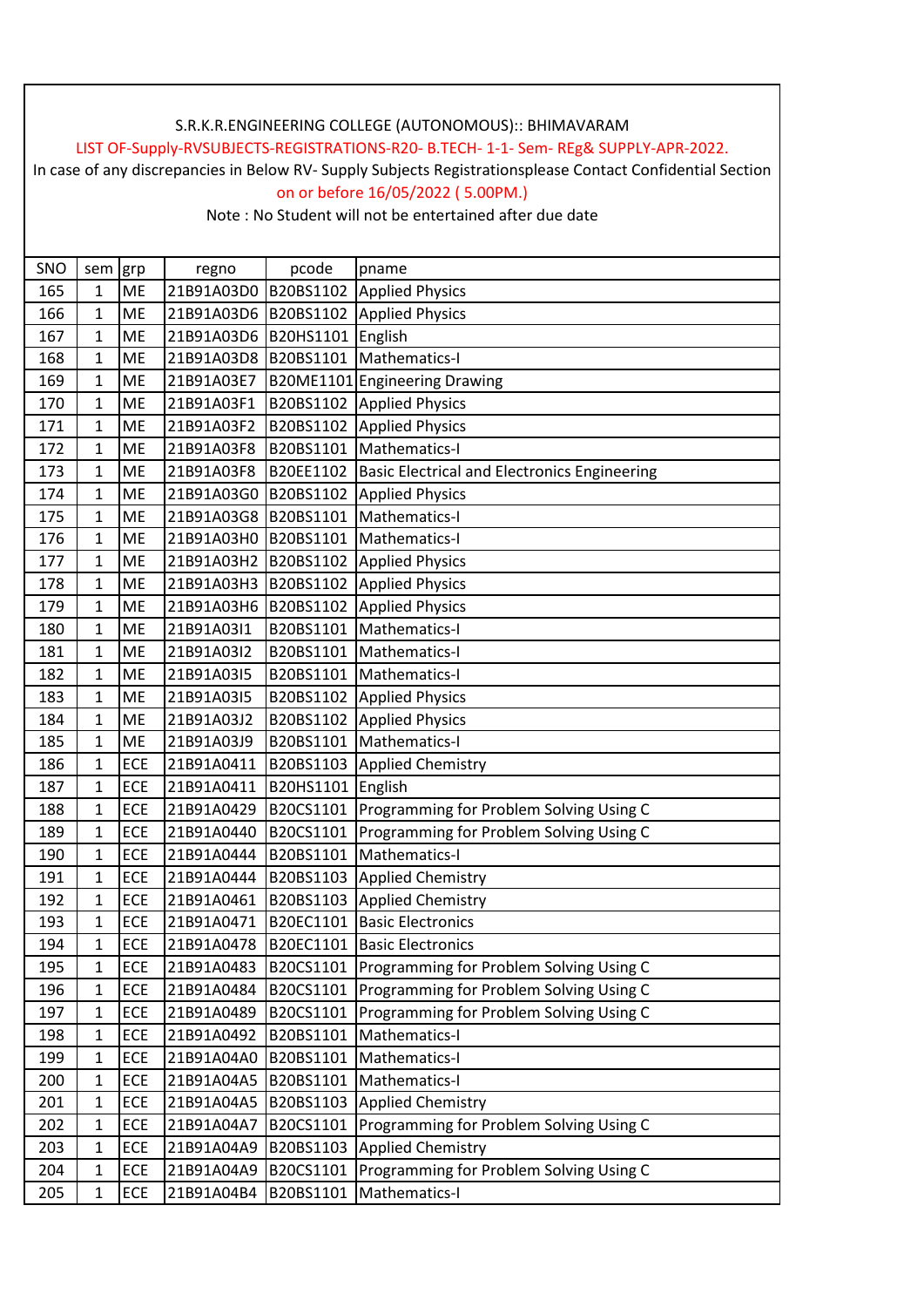## LIST OF-Supply-RVSUBJECTS-REGISTRATIONS-R20- B.TECH- 1-1- Sem- REg& SUPPLY-APR-2022.

In case of any discrepancies in Below RV- Supply Subjects Registrationsplease Contact Confidential Section on or before 16/05/2022 ( 5.00PM.)

| SNO | sem grp      |            | regno                | pcode     | pname                                   |
|-----|--------------|------------|----------------------|-----------|-----------------------------------------|
| 206 | $\mathbf{1}$ | ECE        | 21B91A04B5           | B20CS1101 | Programming for Problem Solving Using C |
| 207 | 1            | ECE        | 21B91A04B5           | B20HS1101 | English                                 |
| 208 | $\mathbf{1}$ | ECE        | 21B91A04B7           | B20BS1101 | Mathematics-I                           |
| 209 | 1            | ECE        | 21B91A04B8           | B20BS1103 | <b>Applied Chemistry</b>                |
| 210 | 1            | <b>ECE</b> | 21B91A04C3           | B20CS1101 | Programming for Problem Solving Using C |
| 211 | 1            | ECE        | 21B91A04D5           | B20BS1103 | <b>Applied Chemistry</b>                |
| 212 | 1            | <b>ECE</b> | 21B91A04D5           | B20EC1101 | <b>Basic Electronics</b>                |
| 213 | 1            | <b>ECE</b> | 21B91A04E1           | B20BS1101 | Mathematics-I                           |
| 214 | 1            | ECE        | 21B91A04E3           | B20CS1101 | Programming for Problem Solving Using C |
| 215 | 1            | <b>ECE</b> | 21B91A04E8           | B20BS1103 | <b>Applied Chemistry</b>                |
| 216 | 1            | ECE        | 21B91A04E9           | B20BS1103 | <b>Applied Chemistry</b>                |
| 217 | 1            | ECE        | 21B91A04E9           | B20EC1101 | <b>Basic Electronics</b>                |
| 218 | 1            | <b>ECE</b> | 21B91A04F1           | B20BS1103 | <b>Applied Chemistry</b>                |
| 219 | $\mathbf 1$  | <b>ECE</b> | 21B91A04F3           | B20BS1101 | Mathematics-I                           |
| 220 | 1            | <b>ECE</b> | 21B91A04F3           | B20CS1101 | Programming for Problem Solving Using C |
| 221 | 1            | ECE        | 21B91A04G4           | B20BS1103 | <b>Applied Chemistry</b>                |
| 222 | $\mathbf{1}$ | ECE        | 21B91A04H0           | B20CS1101 | Programming for Problem Solving Using C |
| 223 | 1            | ECE        | 21B91A04H0           | B20EC1101 | <b>Basic Electronics</b>                |
| 224 | 1            | ECE        | 21B91A04I1           | B20CS1101 | Programming for Problem Solving Using C |
| 225 | $\mathbf{1}$ | ECE        | 21B91A04I5           | B20CS1101 | Programming for Problem Solving Using C |
| 226 | 1            | ECE        | 21B91A04I6           | B20CS1101 | Programming for Problem Solving Using C |
| 227 | $\mathbf{1}$ | ECE        | 21B91A04I8           | B20CS1101 | Programming for Problem Solving Using C |
| 228 | 1            | ECE        | 21B91A04J4           | B20CS1101 | Programming for Problem Solving Using C |
| 229 | $\mathbf 1$  | ECE        | 21B91A04K0           | B20BS1103 | <b>Applied Chemistry</b>                |
| 230 | $\mathbf{1}$ | ECE        | 21B91A04K0           | B20CS1101 | Programming for Problem Solving Using C |
| 231 | $\mathbf 1$  | ECE        | 21B91A04K1           | B20CS1101 | Programming for Problem Solving Using C |
| 232 | $\mathbf{1}$ | ECE        | 21B91A04K2           | B20CS1101 | Programming for Problem Solving Using C |
| 233 | 1            | ECE        | 21B91A04K3           | B20CS1101 | Programming for Problem Solving Using C |
| 234 | $\mathbf{1}$ | <b>ECE</b> | 21B91A04K4           | B20BS1101 | Mathematics-I                           |
| 235 | $\mathbf{1}$ | ECE        | 21B91A04L5           | B20CS1101 | Programming for Problem Solving Using C |
| 236 | $\mathbf{1}$ | <b>ECE</b> | 21B91A04M0 B20CS1101 |           | Programming for Problem Solving Using C |
| 237 | $\mathbf{1}$ | <b>ECE</b> | 21B91A04M4 B20BS1101 |           | Mathematics-I                           |
| 238 | $\mathbf 1$  | ECE        | 21B91A04M4 B20BS1103 |           | <b>Applied Chemistry</b>                |
| 239 | 1            | <b>ECE</b> | 21B91A04M4 B20CS1101 |           | Programming for Problem Solving Using C |
| 240 | $\mathbf 1$  | ECE        | 21B91A04M4 B20EC1101 |           | <b>Basic Electronics</b>                |
| 241 | $\mathbf 1$  | <b>ECE</b> | 21B91A04N6 B20BS1101 |           | Mathematics-I                           |
| 242 | $\mathbf 1$  | ECE        | 21B91A04N9           | B20BS1101 | Mathematics-I                           |
| 243 | $\mathbf 1$  | ECE        | 21B91A04P0           | B20BS1101 | Mathematics-I                           |
| 244 | $\mathbf{1}$ | <b>ECE</b> | 21B91A04P4           | B20CS1101 | Programming for Problem Solving Using C |
| 245 | 1            | ECE        | 21B91A04P5           | B20HS1101 | English                                 |
| 246 | $\mathbf 1$  | <b>ECE</b> | 21B91A04P7           | B20CS1101 | Programming for Problem Solving Using C |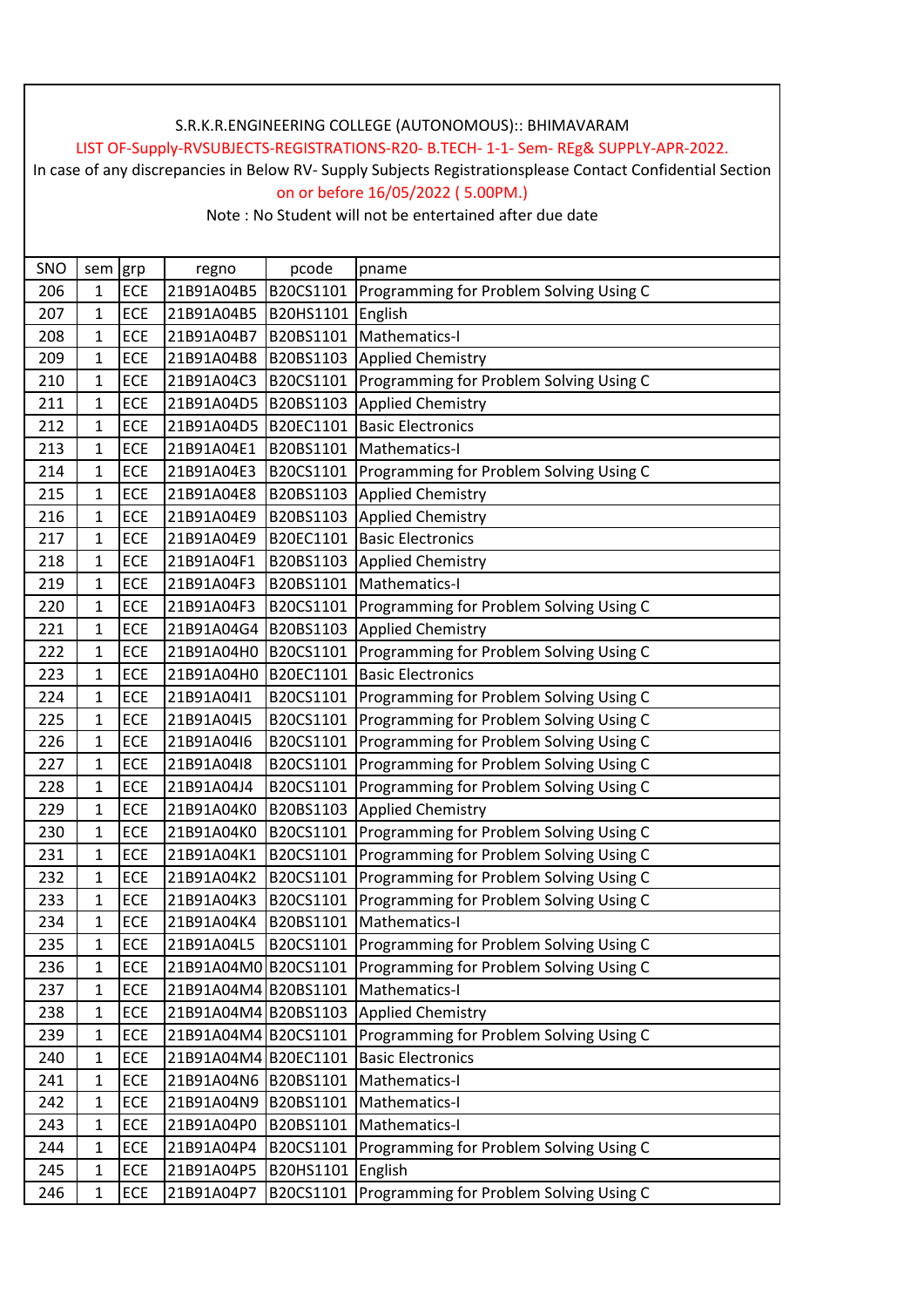## LIST OF-Supply-RVSUBJECTS-REGISTRATIONS-R20- B.TECH- 1-1- Sem- REg& SUPPLY-APR-2022.

In case of any discrepancies in Below RV- Supply Subjects Registrationsplease Contact Confidential Section on or before 16/05/2022 ( 5.00PM.)

| SNO | sem grp        |            | regno                | pcode             | pname                                          |
|-----|----------------|------------|----------------------|-------------------|------------------------------------------------|
| 247 | 1              | ECE        | 21B91A04Q0           | B20CS1101         | Programming for Problem Solving Using C        |
| 248 | 1              | ECE        | 21B91A04Q8 B20CS1101 |                   | Programming for Problem Solving Using C        |
| 249 | 1              | <b>CSE</b> | 21B91A0503           | B20CS1101         | Programming for Problem Solving Using C        |
| 250 | 1              | <b>CSE</b> | 21B91A0504           | B20CS1102         | <b>Computer Fundamentals and Digital Logic</b> |
| 251 | 1              | <b>CSE</b> | 21B91A0504           | B20HS1101         | English                                        |
| 252 | 1              | <b>CSE</b> | 21B91A0506           | B20BS1103         | <b>Applied Chemistry</b>                       |
| 253 | 1              | <b>CSE</b> | 21B91A0514           | B20BS1103         | <b>Applied Chemistry</b>                       |
| 254 | 1              | <b>CSE</b> | 21B91A0514           | B20CS1101         | Programming for Problem Solving Using C        |
| 255 | 1              | <b>CSE</b> | 21B91A0515           | B20BS1101         | Mathematics-I                                  |
| 256 | 1              | <b>CSE</b> | 21B91A0516           | B20BS1103         | Applied Chemistry                              |
| 257 | $\mathbf 1$    | <b>CSE</b> | 21B91A0516           | B20CS1101         | Programming for Problem Solving Using C        |
| 258 | 1              | <b>CSE</b> | 21B91A0516           | B20CS1102         | <b>Computer Fundamentals and Digital Logic</b> |
| 259 | 1              | <b>CSE</b> | 21B91A0524           | B20BS1103         | <b>Applied Chemistry</b>                       |
| 260 | 1              | <b>CSE</b> | 21B91A0524           | B20CS1101         | Programming for Problem Solving Using C        |
| 261 | 1              | <b>CSE</b> | 21B91A0530           | B20BS1103         | Applied Chemistry                              |
| 262 | 1              | <b>CSE</b> | 21B91A0532           | B20BS1103         | Applied Chemistry                              |
| 263 | 1              | <b>CSE</b> | 21B91A0536           | B20BS1101         | Mathematics-I                                  |
| 264 | 1              | <b>CSE</b> | 21B91A0542           | B20BS1103         | Applied Chemistry                              |
| 265 | 1              | <b>CSE</b> | 21B91A0545           | B20BS1101         | Mathematics-I                                  |
| 266 | $\mathbf 1$    | <b>CSE</b> | 21B91A0545           | B20BS1103         | Applied Chemistry                              |
| 267 | 1              | <b>CSE</b> | 21B91A0546           | B20BS1101         | Mathematics-I                                  |
| 268 | 1              | <b>CSE</b> | 21B91A0546           | B20BS1103         | <b>Applied Chemistry</b>                       |
| 269 | 1              | <b>CSE</b> | 21B91A0549           | B20BS1103         | <b>Applied Chemistry</b>                       |
| 270 | 1              | <b>CSE</b> | 21B91A0549           | B20CS1102         | <b>Computer Fundamentals and Digital Logic</b> |
| 271 | 1              | <b>CSE</b> | 21B91A0549           | B20HS1101         | English                                        |
| 272 | $\mathbf{1}$   | <b>CSE</b> | 21B91A0550           | B20BS1103         | <b>Applied Chemistry</b>                       |
| 273 | 1              | <b>CSE</b> | 21B91A0552           | B20CS1101         | Programming for Problem Solving Using C        |
| 274 | 1              | <b>CSE</b> | 21B91A0554           | B20BS1103         | Applied Chemistry                              |
| 275 | $\overline{1}$ | <b>CSE</b> | 21B91A0554           | B20CS1101         | Programming for Problem Solving Using C        |
| 276 | 1              | <b>CSE</b> | 21B91A0554           | B20CS1102         | Computer Fundamentals and Digital Logic        |
| 277 | 1              | <b>CSE</b> | 21B91A0554           | B20HS1101 English |                                                |
| 278 | 1              | <b>CSE</b> | 21B91A0561           | B20CS1102         | <b>Computer Fundamentals and Digital Logic</b> |
| 279 | $\mathbf{1}$   | <b>CSE</b> | 21B91A0563           | B20BS1103         | Applied Chemistry                              |
| 280 | 1              | <b>CSE</b> | 21B91A0563           | B20CS1101         | Programming for Problem Solving Using C        |
| 281 | 1              | <b>CSE</b> | 21B91A0575           | B20BS1103         | <b>Applied Chemistry</b>                       |
| 282 | 1              | <b>CSE</b> | 21B91A0575           | B20CS1101         | Programming for Problem Solving Using C        |
| 283 | 1              | <b>CSE</b> | 21B91A0575           | B20HS1101         | English                                        |
| 284 | 1              | <b>CSE</b> | 21B91A0576           | B20BS1103         | <b>Applied Chemistry</b>                       |
| 285 | $\mathbf 1$    | <b>CSE</b> | 21B91A0576           | B20CS1101         | Programming for Problem Solving Using C        |
| 286 | 1              | <b>CSE</b> | 21B91A0579           | B20BS1103         | Applied Chemistry                              |
| 287 | $\mathbf 1$    | <b>CSE</b> | 21B91A0579           | B20CS1101         | Programming for Problem Solving Using C        |
|     |                |            |                      |                   |                                                |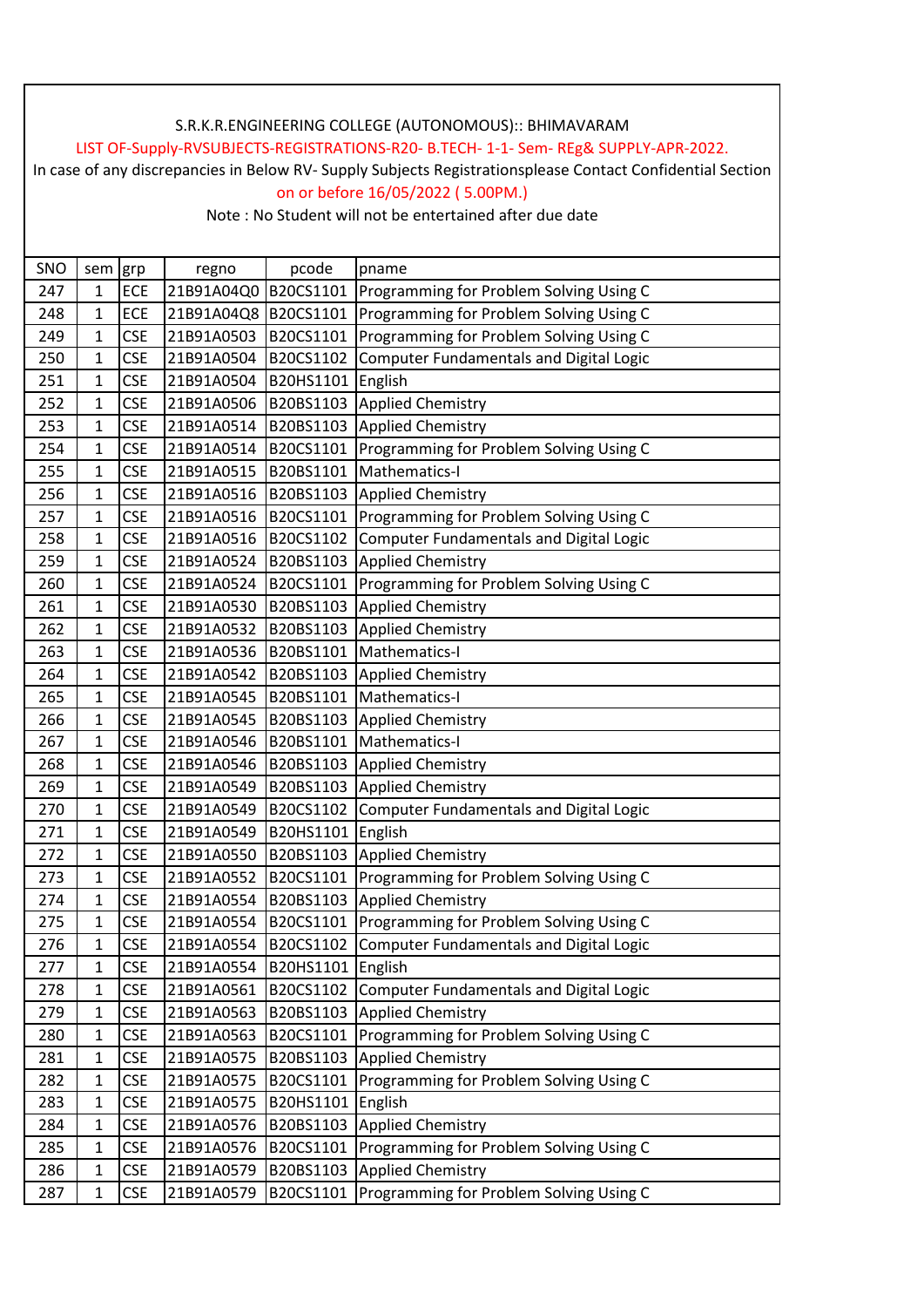## LIST OF-Supply-RVSUBJECTS-REGISTRATIONS-R20- B.TECH- 1-1- Sem- REg& SUPPLY-APR-2022.

In case of any discrepancies in Below RV- Supply Subjects Registrationsplease Contact Confidential Section on or before 16/05/2022 ( 5.00PM.)

| SNO | sem grp        |            | regno                | pcode     | pname                                          |
|-----|----------------|------------|----------------------|-----------|------------------------------------------------|
| 288 | $\mathbf{1}$   | <b>CSE</b> | 21B91A0596           | B20CS1101 | Programming for Problem Solving Using C        |
| 289 | 1              | <b>CSE</b> | 21B91A05A4           | B20CS1101 | Programming for Problem Solving Using C        |
| 290 | 1              | <b>CSE</b> | 21B91A05A6           | B20CS1101 | Programming for Problem Solving Using C        |
| 291 | 1              | <b>CSE</b> | 21B91A05A8           | B20BS1103 | <b>Applied Chemistry</b>                       |
| 292 | 1              | <b>CSE</b> | 21B91A05A8           | B20CS1101 | Programming for Problem Solving Using C        |
| 293 | 1              | <b>CSE</b> | 21B91A05A8           | B20CS1102 | <b>Computer Fundamentals and Digital Logic</b> |
| 294 | 1              | <b>CSE</b> | 21B91A05A9           | B20BS1103 | <b>Applied Chemistry</b>                       |
| 295 | 1              | <b>CSE</b> | 21B91A05A9           | B20CS1101 | Programming for Problem Solving Using C        |
| 296 | 1              | <b>CSE</b> | 21B91A05A9           | B20CS1102 | <b>Computer Fundamentals and Digital Logic</b> |
| 297 | $\mathbf{1}$   | <b>CSE</b> | 21B91A05B0           | B20CS1101 | Programming for Problem Solving Using C        |
| 298 | $\mathbf 1$    | <b>CSE</b> | 21B91A05B4           | B20CS1101 | Programming for Problem Solving Using C        |
| 299 | $\mathbf 1$    | <b>CSE</b> | 21B91A05B8           | B20CS1101 | Programming for Problem Solving Using C        |
| 300 | $\mathbf{1}$   | <b>CSE</b> | 21B91A05C2           | B20BS1103 | <b>Applied Chemistry</b>                       |
| 301 | $\mathbf 1$    | <b>CSE</b> | 21B91A05C2           | B20HS1101 | English                                        |
| 302 | 1              | <b>CSE</b> | 21B91A05C5           | B20CS1101 | Programming for Problem Solving Using C        |
| 303 | 1              | <b>CSE</b> | 21B91A05D0           | B20BS1103 | <b>Applied Chemistry</b>                       |
| 304 | $\mathbf 1$    | <b>CSE</b> | 21B91A05D2           | B20CS1101 | Programming for Problem Solving Using C        |
| 305 | 1              | <b>CSE</b> | 21B91A05D8           | B20CS1101 | Programming for Problem Solving Using C        |
| 306 | 1              | <b>CSE</b> | 21B91A05E0           | B20CS1101 | Programming for Problem Solving Using C        |
| 307 | $\mathbf 1$    | <b>CSE</b> | 21B91A05F3           | B20CS1101 | Programming for Problem Solving Using C        |
| 308 | 1              | <b>CSE</b> | 21B91A05F6           | B20CS1101 | Programming for Problem Solving Using C        |
| 309 | 1              | <b>CSE</b> | 21B91A05F8           | B20BS1103 | <b>Applied Chemistry</b>                       |
| 310 | $\mathbf 1$    | <b>CSE</b> | 21B91A05F8           | B20CS1101 | Programming for Problem Solving Using C        |
| 311 | 1              | <b>CSE</b> | 21B91A05G0           | B20CS1102 | <b>Computer Fundamentals and Digital Logic</b> |
| 312 | 1              | <b>CSE</b> | 21B91A05G8           | B20CS1101 | Programming for Problem Solving Using C        |
| 313 | 1              | <b>CSE</b> | 21B91A05H8           | B20CS1101 | Programming for Problem Solving Using C        |
| 314 | 1              | <b>CSE</b> | 21B91A05I2           | B20CS1101 | Programming for Problem Solving Using C        |
| 315 | 1              | <b>CSE</b> | 21B91A05I7           | B20CS1101 | Programming for Problem Solving Using C        |
| 316 | $\overline{1}$ | <b>CSE</b> | 21B91A05J4           | B20CS1101 | Programming for Problem Solving Using C        |
| 317 | 1              | <b>CSE</b> | 21B91A05K0           | B20CS1101 | Programming for Problem Solving Using C        |
| 318 | $\mathbf{1}$   | <b>CSE</b> | 21B91A05K3           | B20BS1103 | <b>Applied Chemistry</b>                       |
| 319 | $\mathbf 1$    | <b>CSE</b> | 21B91A05L3           | B20CS1101 | Programming for Problem Solving Using C        |
| 320 | 1              | <b>CSE</b> | 21B91A05L5           | B20CS1101 | Programming for Problem Solving Using C        |
| 321 | 1              | <b>CSE</b> | 21B91A05L6           | B20CS1101 | Programming for Problem Solving Using C        |
| 322 | 1              | <b>CSE</b> | 21B91A05L7           | B20BS1101 | Mathematics-I                                  |
| 323 | $\mathbf{1}$   | <b>CSE</b> | 21B91A05L7           | B20CS1101 | Programming for Problem Solving Using C        |
| 324 | 1              | <b>CSE</b> | 21B91A05M8 B20CS1101 |           | Programming for Problem Solving Using C        |
| 325 | 1              | <b>CSE</b> | 21B91A05N4           | B20CS1101 | Programming for Problem Solving Using C        |
| 326 | $\mathbf{1}$   | <b>CSE</b> | 21B91A05N4           | B20HS1101 | English                                        |
| 327 | 1              | <b>CSE</b> | 21B91A05N8           | B20BS1103 | <b>Applied Chemistry</b>                       |
| 328 | 1              | <b>CSE</b> | 21B91A05N9           | B20BS1103 | <b>Applied Chemistry</b>                       |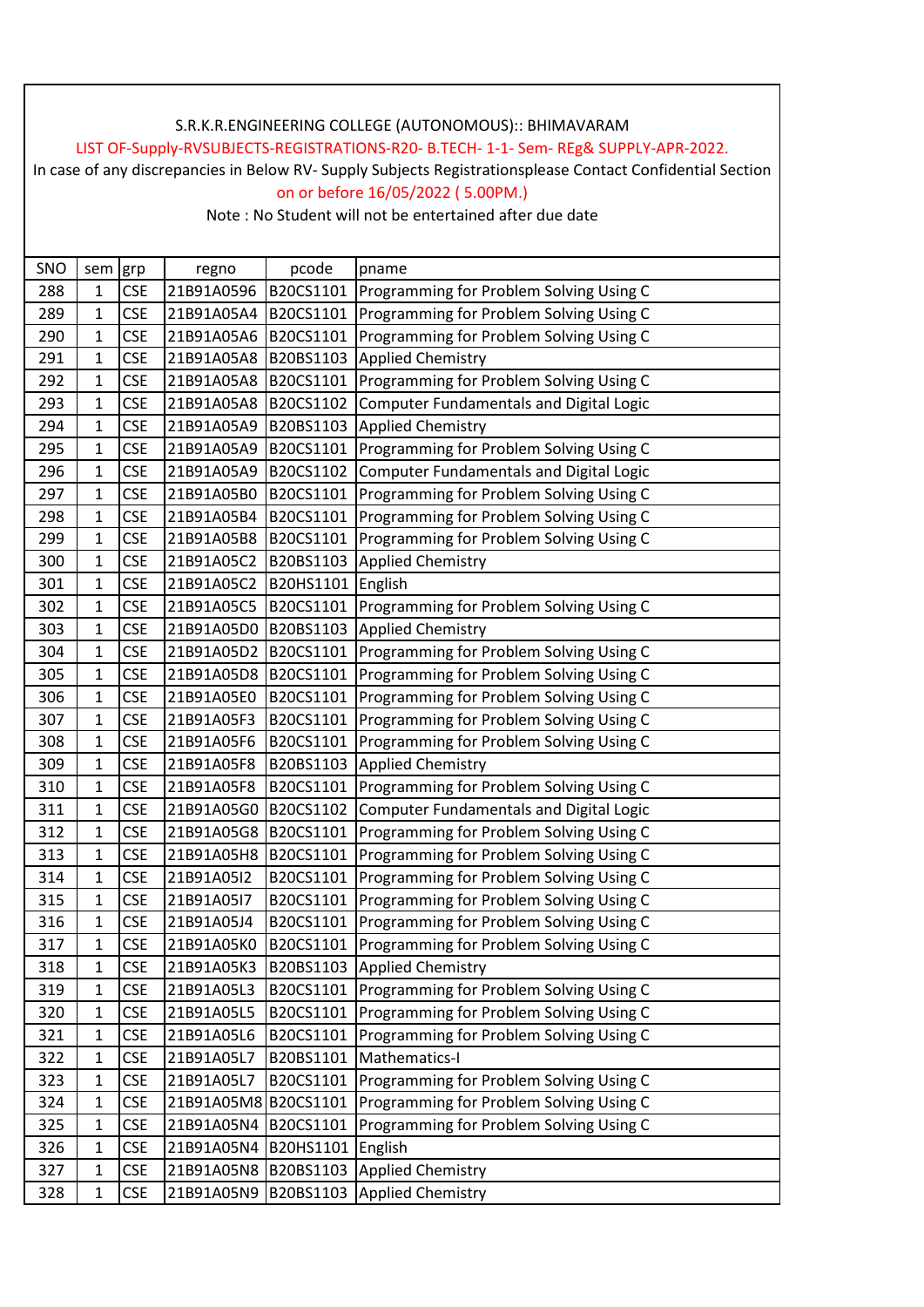## LIST OF-Supply-RVSUBJECTS-REGISTRATIONS-R20- B.TECH- 1-1- Sem- REg& SUPPLY-APR-2022.

In case of any discrepancies in Below RV- Supply Subjects Registrationsplease Contact Confidential Section on or before 16/05/2022 ( 5.00PM.)

| SNO | sem grp      |            | regno                | pcode     | pname                                                |
|-----|--------------|------------|----------------------|-----------|------------------------------------------------------|
| 329 | 1            | <b>CSE</b> | 21B91A05P5           | B20BS1103 | <b>Applied Chemistry</b>                             |
| 330 | 1            | <b>CSE</b> | 21B91A05P6           | B20BS1101 | Mathematics-I                                        |
| 331 | 1            | <b>CSE</b> | 21B91A05P6           | B20BS1103 | <b>Applied Chemistry</b>                             |
| 332 | 1            | <b>CSE</b> | 21B91A05Q7           | B20CS1101 | Programming for Problem Solving Using C              |
| 333 | 1            | <b>CSE</b> | 21B91A05R6           | B20CS1101 | Programming for Problem Solving Using C              |
| 334 | 1            | <b>CSE</b> | 21B91A05R6           | B20HS1101 | English                                              |
| 335 | $\mathbf{1}$ | <b>CSE</b> | 21B91A05R9           | B20CS1101 | Programming for Problem Solving Using C              |
| 336 | 1            | <b>CSE</b> | 21B91A05S3           | B20BS1101 | Mathematics-I                                        |
| 337 | 1            | <b>CSE</b> | 21B91A05S4           | B20CS1101 | Programming for Problem Solving Using C              |
| 338 | 1            | <b>CSE</b> | 21B91A05S8           | B20CS1101 | Programming for Problem Solving Using C              |
| 339 | 1            | <b>CSE</b> | 21B91A05S9           | B20CS1102 | Computer Fundamentals and Digital Logic              |
| 340 | 1            | <b>CSE</b> | 21B91A05T1           | B20BS1103 | <b>Applied Chemistry</b>                             |
| 341 | 1            | <b>CSE</b> | 21B91A05T2           | B20CS1101 | Programming for Problem Solving Using C              |
| 342 | $\mathbf 1$  | <b>CSE</b> | 21B91A05T3           | B20CS1101 | Programming for Problem Solving Using C              |
| 343 | 1            | <b>CSE</b> | 21B91A05T4           | B20CS1101 | Programming for Problem Solving Using C              |
| 344 | $\mathbf 1$  | <b>CSE</b> | 21B91A05T5           | B20BS1103 | <b>Applied Chemistry</b>                             |
| 345 | $\mathbf{1}$ | <b>CSE</b> | 21B91A05T5           | B20CS1101 | Programming for Problem Solving Using C              |
| 346 | 1            | <b>CSE</b> | 21B91A05T9           | B20CS1101 | Programming for Problem Solving Using C              |
| 347 | 1            | <b>CSE</b> | 21B91A05U7           | B20BS1103 | <b>Applied Chemistry</b>                             |
| 348 | $\mathbf 1$  | <b>CSE</b> | 21B91A05V6           | B20CS1101 | Programming for Problem Solving Using C              |
| 349 | 1            | <b>CSE</b> | 21B91A05V7           | B20BS1101 | Mathematics-I                                        |
| 350 | $\mathbf 1$  | <b>CSE</b> | 21B91A05V8           | B20BS1103 | <b>Applied Chemistry</b>                             |
| 351 | 1            | <b>CSE</b> | 21B91A05V8           | B20CS1101 | Programming for Problem Solving Using C              |
| 352 | 1            | <b>CSE</b> | 21B91A05W0B20CS1101  |           | Programming for Problem Solving Using C              |
| 353 | $\mathbf 1$  | <b>CSE</b> | 21B91A05W1 B20BS1103 |           | <b>Applied Chemistry</b>                             |
| 354 | 1            | <b>CSE</b> | 21B91A05W1B20CS1101  |           | Programming for Problem Solving Using C              |
| 355 | $\mathbf 1$  | <b>CSE</b> | 21B91A05W3 B20BS1101 |           | Mathematics-I                                        |
| 356 | 1            | <b>CSE</b> | 21B91A05W3 B20CS1101 |           | Programming for Problem Solving Using C              |
| 357 | $\mathbf{1}$ | <b>CSE</b> | 21B91A05W5B20BS1103  |           | <b>Applied Chemistry</b>                             |
| 358 | 1            | <b>CSE</b> | 21B91A05X0 B20BS1103 |           | <b>Applied Chemistry</b>                             |
| 359 | 1            | <b>CSE</b> | 21B91A05X7           | B20HS1101 | English                                              |
| 360 | $\mathbf 1$  | IT         | 21B91A1204           | B20BS1101 | Mathematics-I                                        |
| 361 | $\mathbf 1$  | IT         | 21B91A1210           | B20IT1101 | Fundamentals of Computers and Information Technology |
| 362 | $\mathbf 1$  | IT         | 21B91A1220           | B20BS1103 | <b>Applied Chemistry</b>                             |
| 363 | $\mathbf 1$  | IT         | 21B91A1220           | B20CS1101 | Programming for Problem Solving Using C              |
| 364 | $\mathbf 1$  | IT         | 21B91A1222           | B20BS1101 | Mathematics-I                                        |
| 365 | 1            | IT         | 21B91A1227           | B20BS1103 | <b>Applied Chemistry</b>                             |
| 366 | 1            | IT         | 21B91A1232           | B20BS1101 | Mathematics-I                                        |
| 367 | $\mathbf 1$  | IT         | 21B91A1232           | B20HS1101 | English                                              |
| 368 | 1            | IT         | 21B91A1232           | B20IT1101 | Fundamentals of Computers and Information Technology |
| 369 | $\mathbf 1$  | IT         | 21B91A1238           | B20CS1101 | Programming for Problem Solving Using C              |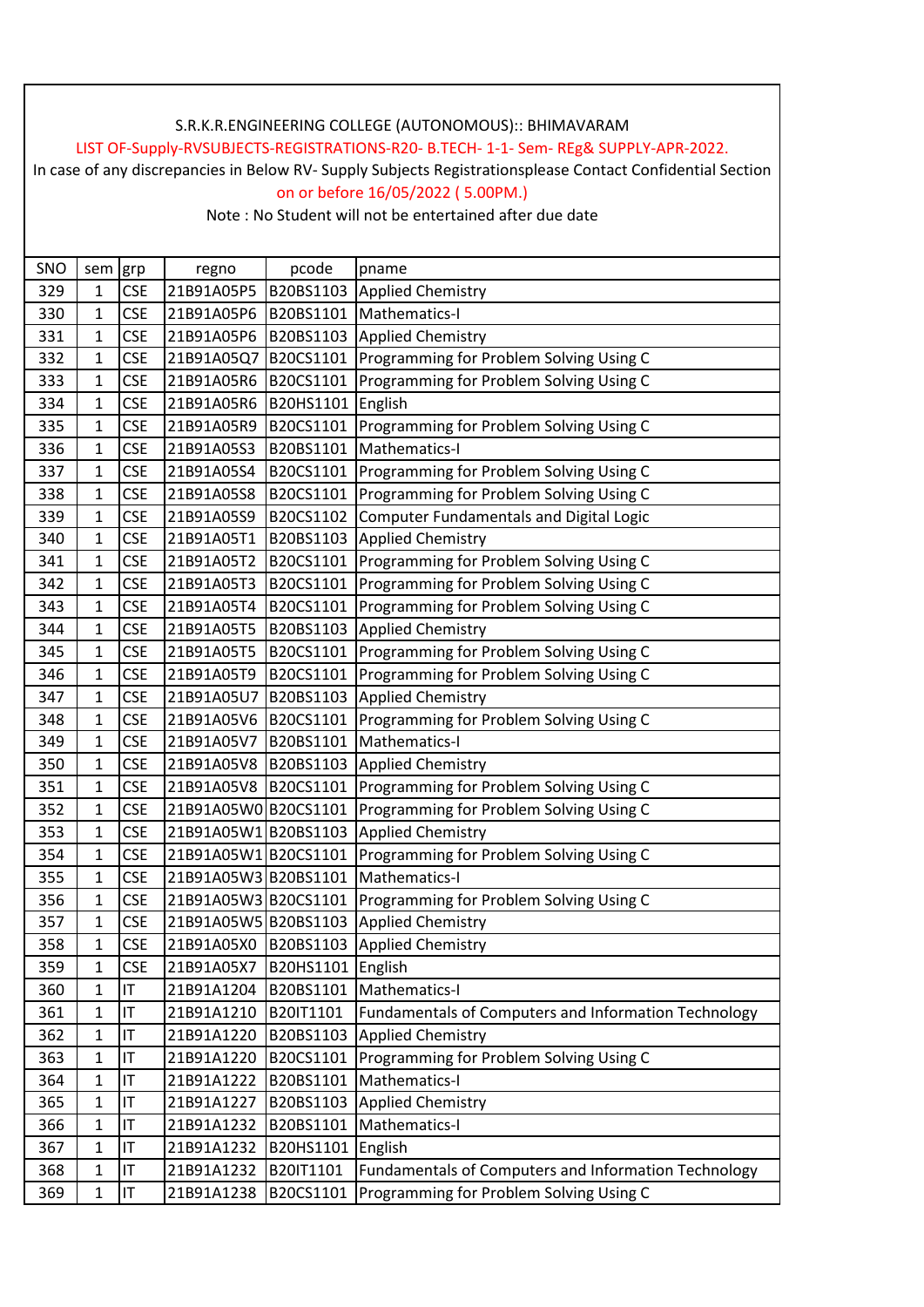## LIST OF-Supply-RVSUBJECTS-REGISTRATIONS-R20- B.TECH- 1-1- Sem- REg& SUPPLY-APR-2022.

In case of any discrepancies in Below RV- Supply Subjects Registrationsplease Contact Confidential Section on or before 16/05/2022 ( 5.00PM.)

| SNO | sem grp        |    | regno      | pcode     | pname                                                |
|-----|----------------|----|------------|-----------|------------------------------------------------------|
| 370 | $\mathbf{1}$   | IT | 21B91A1247 | B20IT1101 | Fundamentals of Computers and Information Technology |
| 371 | $\overline{1}$ | IT | 21B91A1252 | B20CS1101 | Programming for Problem Solving Using C              |
| 372 | 1              | IT | 21B91A1253 | B20CS1101 | Programming for Problem Solving Using C              |
| 373 | $\overline{1}$ | IT | 21B91A1266 | B20BS1103 | <b>Applied Chemistry</b>                             |
| 374 | 1              | IT | 21B91A1275 | B20BS1103 | <b>Applied Chemistry</b>                             |
| 375 | 1              | IT | 21B91A1281 | B20BS1103 | Applied Chemistry                                    |
| 376 | 1              | IT | 21B91A1281 | B20CS1101 | Programming for Problem Solving Using C              |
| 377 | 1              | IT | 21B91A1282 | B20CS1101 | Programming for Problem Solving Using C              |
| 378 | $\mathbf 1$    | IT | 21B91A1285 | B20CS1101 | Programming for Problem Solving Using C              |
| 379 | 1              | IT | 21B91A1287 | B20BS1103 | Applied Chemistry                                    |
| 380 | $\overline{1}$ | IT | 21B91A1287 | B20CS1101 | Programming for Problem Solving Using C              |
| 381 | $\mathbf 1$    | IT | 21B91A1287 | B20IT1101 | Fundamentals of Computers and Information Technology |
| 382 | 1              | IT | 21B91A1289 | B20IT1101 | Fundamentals of Computers and Information Technology |
| 383 | 1              | IT | 21B91A1293 | B20BS1103 | <b>Applied Chemistry</b>                             |
| 384 | $\overline{1}$ | IT | 21B91A1293 | B20CS1101 | Programming for Problem Solving Using C              |
| 385 | $\mathbf{1}$   | IT | 21B91A1293 | B20IT1101 | Fundamentals of Computers and Information Technology |
| 386 | $\overline{1}$ | IT | 21B91A1298 | B20BS1101 | Mathematics-I                                        |
| 387 | $\mathbf{1}$   | IT | 21B91A1298 | B20BS1103 | <b>Applied Chemistry</b>                             |
| 388 | $\mathbf 1$    | IT | 21B91A12A1 | B20BS1101 | Mathematics-I                                        |
| 389 | $\mathbf{1}$   | IT | 21B91A12A1 | B20BS1103 | <b>Applied Chemistry</b>                             |
| 390 | $\overline{1}$ | IT | 21B91A12A2 | B20BS1103 | <b>Applied Chemistry</b>                             |
| 391 | 1              | IT | 21B91A12A2 | B20CS1101 | Programming for Problem Solving Using C              |
| 392 | $\overline{1}$ | IT | 21B91A12A4 | B20BS1101 | Mathematics-I                                        |
| 393 | 1              | IT | 21B91A12A4 | B20BS1103 | <b>Applied Chemistry</b>                             |
| 394 | $\overline{1}$ | IT | 21B91A12A4 | B20CS1101 | Programming for Problem Solving Using C              |
| 395 | $\mathbf 1$    | IT | 21B91A12A4 | B20IT1101 | Fundamentals of Computers and Information Technology |
| 396 | 1              | IT | 21B91A12B1 | B20BS1103 | <b>Applied Chemistry</b>                             |
| 397 | 1              | IT | 21B91A12B5 | B20BS1103 | <b>Applied Chemistry</b>                             |
| 398 | $\mathbf 1$    | IT | 21B91A12C3 | B20BS1103 | <b>Applied Chemistry</b>                             |
| 399 | $\mathbf{1}$   | IT | 21B91A12C5 | B20BS1103 | <b>Applied Chemistry</b>                             |
| 400 | $\mathbf 1$    | IT | 21B91A12C8 | B20BS1101 | Mathematics-I                                        |
| 401 | $\mathbf 1$    | IT | 21B91A12C8 | B20BS1103 | <b>Applied Chemistry</b>                             |
| 402 | $\mathbf 1$    | IT | 21B91A12C8 | B20CS1101 | Programming for Problem Solving Using C              |
| 403 | $\overline{1}$ | IT | 21B91A12C8 | B20HS1101 | English                                              |
| 404 | $\mathbf 1$    | IT | 21B91A12D3 | B20BS1103 | Applied Chemistry                                    |
| 405 | $\mathbf 1$    | IT | 21B91A12E1 | B20BS1103 | Applied Chemistry                                    |
| 406 | $\mathbf 1$    | IT | 21B91A12E6 | B20BS1103 | <b>Applied Chemistry</b>                             |
| 407 | 1              | IT | 21B91A12E8 | B20BS1103 | <b>Applied Chemistry</b>                             |
| 408 | $\mathbf 1$    | IT | 21B91A12E9 | B20BS1101 | Mathematics-I                                        |
| 409 | $\mathbf 1$    | IT | 21B91A12F7 | B20BS1103 | <b>Applied Chemistry</b>                             |
| 410 | 1              | IT | 21B91A12F8 | B20BS1103 | Applied Chemistry                                    |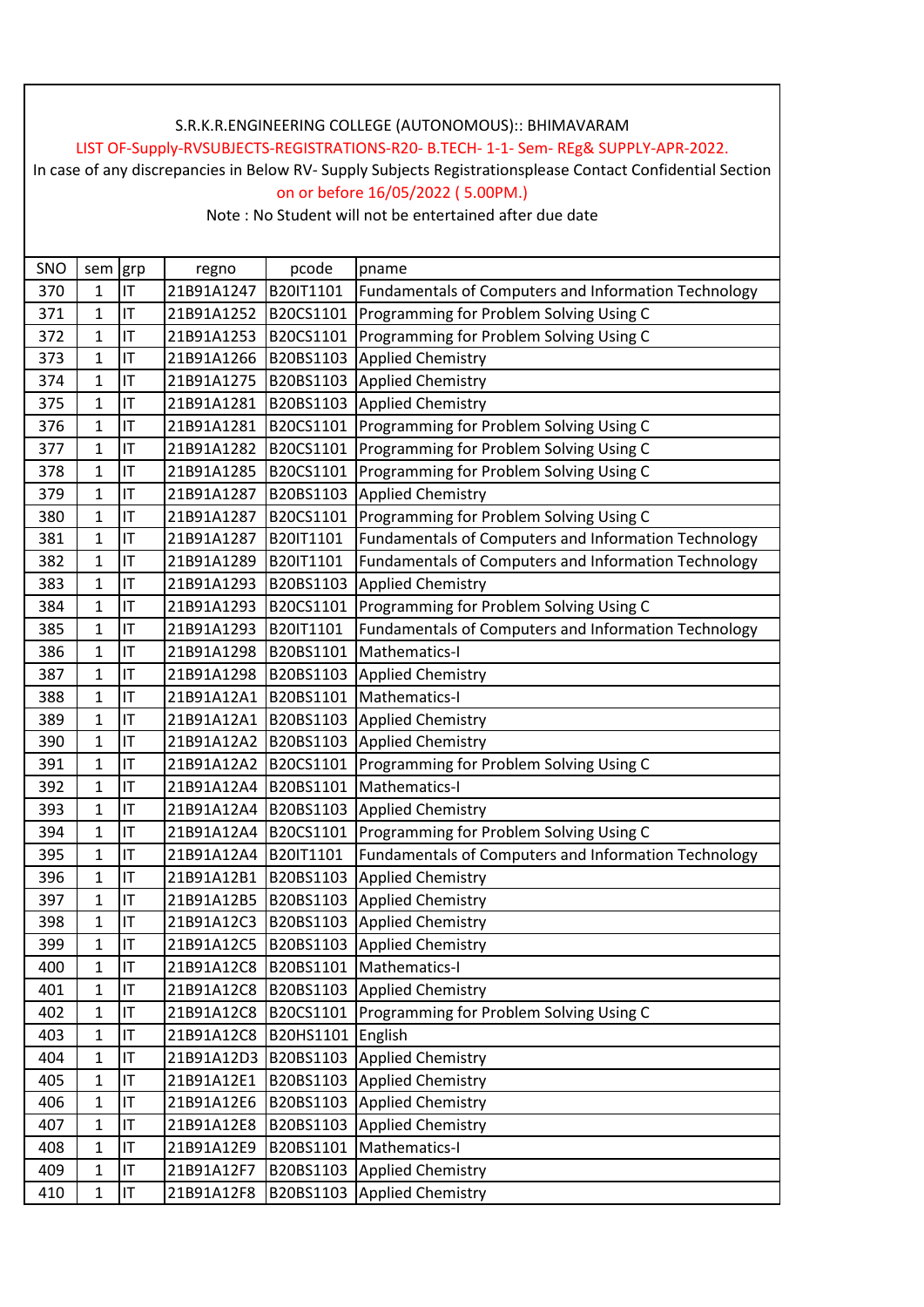## LIST OF-Supply-RVSUBJECTS-REGISTRATIONS-R20- B.TECH- 1-1- Sem- REg& SUPPLY-APR-2022.

In case of any discrepancies in Below RV- Supply Subjects Registrationsplease Contact Confidential Section on or before 16/05/2022 ( 5.00PM.)

| SNO | sem          | grp         | regno           | pcode            | pname                                                |
|-----|--------------|-------------|-----------------|------------------|------------------------------------------------------|
| 411 | 1            | IT          | 21B91A12F8      | B20CS1101        | Programming for Problem Solving Using C              |
| 412 | 1            | IT          | 21B91A12G5      | B20BS1101        | Mathematics-I                                        |
| 413 | $\mathbf{1}$ | IT          | 21B91A12G7      | B20BS1101        | Mathematics-I                                        |
| 414 | 1            | IT          | 21B91A12G7      | B20BS1103        | <b>Applied Chemistry</b>                             |
| 415 | $\mathbf{1}$ | IT          | 21B91A12G7      | B20CS1101        | Programming for Problem Solving Using C              |
| 416 | $\mathbf{1}$ | IT          | 21B91A12G7      | B20IT1101        | Fundamentals of Computers and Information Technology |
| 417 | $\mathbf{1}$ | IT          | 21B91A12H2      | B20BS1101        | Mathematics-I                                        |
| 418 | $\mathbf{1}$ | IT          | 21B91A12H3      | B20CS1101        | Programming for Problem Solving Using C              |
| 419 | 1            | IT          | 21B91A12H6      | B20CS1101        | Programming for Problem Solving Using C              |
| 420 | $\mathbf{1}$ | IT          | 21B91A12J2      | B20IT1101        | Fundamentals of Computers and Information Technology |
| 421 | $\mathbf 1$  | IT          | 21B91A12J3      | B20BS1101        | Mathematics-I                                        |
| 422 | $\mathbf{1}$ | IT          | 21B91A12J3      | B20BS1103        | <b>Applied Chemistry</b>                             |
| 423 | 1            | IT          | 21B91A12J3      | B20CS1101        | Programming for Problem Solving Using C              |
| 424 | 1            | IT          | 21B91A12J3      | B20IT1101        | Fundamentals of Computers and Information Technology |
| 425 | $\mathbf{1}$ | IT          | 21B91A12J5      | B20BS1101        | Mathematics-I                                        |
| 426 | $\mathbf{1}$ | IT          | 21B91A12J8      | B20BS1103        | <b>Applied Chemistry</b>                             |
| 427 | 1            | <b>AIDS</b> | 21B91A5407      | B20IT1101        | Fundamentals of Computers and Information Technology |
| 428 | 1            | <b>AIDS</b> | 21B91A5413      | B20CS1101        | Programming for Problem Solving Using C              |
| 429 | $\mathbf{1}$ | <b>AIDS</b> | 21B91A5414      | B20HS1101        | English                                              |
| 430 | 1            | <b>AIDS</b> | 21B91A5417      | B20CS1101        | Programming for Problem Solving Using C              |
| 431 | 1            | <b>AIDS</b> | 21B91A5420      | B20CS1101        | Programming for Problem Solving Using C              |
| 432 | $\mathbf{1}$ | <b>AIDS</b> | 21B91A5422      | B20CS1101        | Programming for Problem Solving Using C              |
| 433 | 1            | <b>AIDS</b> | 21B91A5424      | B20BS1101        | Mathematics-I                                        |
| 434 | 1            | <b>AIDS</b> | 21B91A5424      | B20CS1101        | Programming for Problem Solving Using C              |
| 435 | 1            | <b>AIDS</b> | 21B91A5425      | B20BS1102        | <b>Applied Physics</b>                               |
| 436 | 1            | <b>AIDS</b> | 21B91A5425      | B20CS1101        | Programming for Problem Solving Using C              |
| 437 | 1            | <b>AIDS</b> | 21B91A5431      | B20BS1101        | Mathematics-I                                        |
| 438 | 1            | <b>AIDS</b> | 21B91A5431      | B20BS1102        | <b>Applied Physics</b>                               |
| 439 | 1            | <b>AIDS</b> | 21B91A5432      | B20BS1101        | Mathematics-I                                        |
| 440 | 1            |             | AIDS 21B91A5432 | B20IT1101        | Fundamentals of Computers and Information Technology |
| 441 | 1            | <b>AIDS</b> | 21B91A5434      | <b>B201T1101</b> | Fundamentals of Computers and Information Technology |
| 442 | $\mathbf 1$  | <b>AIDS</b> | 21B91A5447      | B20CS1101        | Programming for Problem Solving Using C              |
| 443 | 1            | <b>AIDS</b> | 21B91A5465      | B20CS1101        | Programming for Problem Solving Using C              |
| 444 | $\mathbf 1$  | <b>AIDS</b> | 21B91A5485      | B20CS1101        | Programming for Problem Solving Using C              |
| 445 | 1            | <b>AIDS</b> | 21B91A5486      | B20CS1101        | Programming for Problem Solving Using C              |
| 446 | 1            | <b>AIDS</b> | 21B91A5499      | B20CS1101        | Programming for Problem Solving Using C              |
| 447 | 1            | <b>AIDS</b> | 21B91A54A7      | B20CS1101        | Programming for Problem Solving Using C              |
| 448 | $\mathbf 1$  | <b>AIDS</b> | 21B91A54B1      | B20BS1102        | <b>Applied Physics</b>                               |
| 449 | $\mathbf 1$  | <b>AIDS</b> | 21B91A54D4      | B20BS1101        | Mathematics-I                                        |
| 450 | 1            | <b>AIDS</b> | 21B91A54D4      | B20CS1101        | Programming for Problem Solving Using C              |
| 451 | $\mathbf 1$  | <b>AIDS</b> | 21B91A54E2      | B20CS1101        | Programming for Problem Solving Using C              |
|     |              |             |                 |                  |                                                      |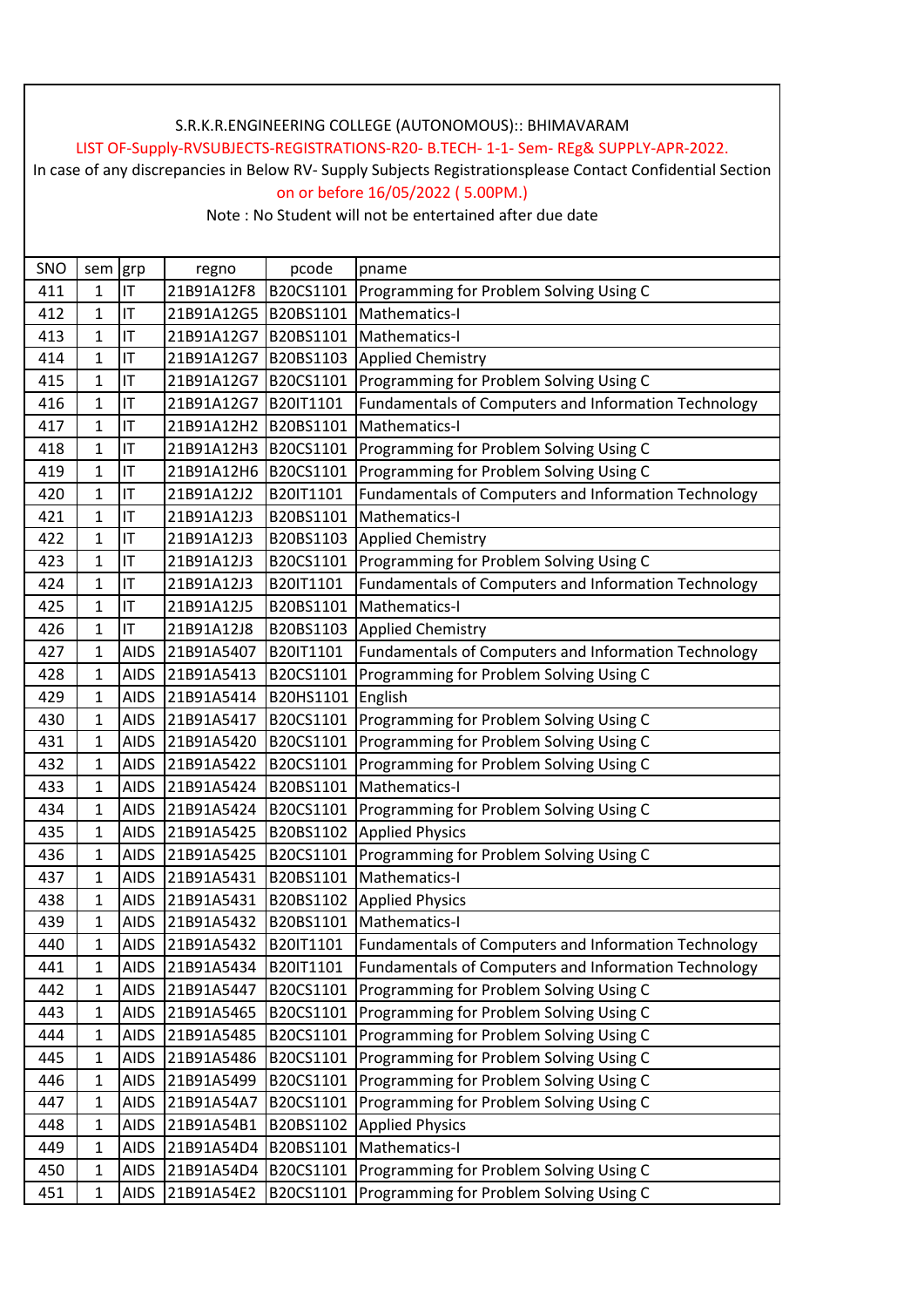## LIST OF-Supply-RVSUBJECTS-REGISTRATIONS-R20- B.TECH- 1-1- Sem- REg& SUPPLY-APR-2022.

In case of any discrepancies in Below RV- Supply Subjects Registrationsplease Contact Confidential Section on or before 16/05/2022 ( 5.00PM.)

| SNO | sem grp      |             | regno           | pcode     | pname                                                |
|-----|--------------|-------------|-----------------|-----------|------------------------------------------------------|
| 452 | $\mathbf{1}$ | <b>AIDS</b> | 21B91A54F2      | B20BS1102 | <b>Applied Physics</b>                               |
| 453 | 1            | <b>AIDS</b> | 21B91A54F2      | B20CS1101 | Programming for Problem Solving Using C              |
| 454 | $\mathbf{1}$ | <b>AIDS</b> | 21B91A54F2      | B20HS1101 | English                                              |
| 455 | 1            | <b>AIDS</b> | 21B91A54F2      | B20IT1101 | Fundamentals of Computers and Information Technology |
| 456 | 1            | <b>AIDS</b> | 21B91A54F3      | B20BS1102 | <b>Applied Physics</b>                               |
| 457 | $\mathbf{1}$ | <b>AIDS</b> | 21B91A54F3      | B20CS1101 | Programming for Problem Solving Using C              |
| 458 | 1            | <b>AIDS</b> | 21B91A54F4      | B20CS1101 | Programming for Problem Solving Using C              |
| 459 | $\mathbf{1}$ | <b>AIDS</b> | 21B91A54G0      | B20CS1101 | Programming for Problem Solving Using C              |
| 460 | 1            | <b>AIDS</b> | 21B91A54H5      | B20CS1101 | Programming for Problem Solving Using C              |
| 461 | $\mathbf{1}$ | <b>AIDS</b> | 21B91A54I2      | B20HS1101 | English                                              |
| 462 | 1            | <b>AIDS</b> | 21B91A54I3      | B20CS1101 | Programming for Problem Solving Using C              |
| 463 | $\mathbf 1$  | <b>CSBS</b> | 21B91A5708      | B20BS1104 | <b>Discrete Mathematics</b>                          |
| 464 | $\mathbf{1}$ | <b>CSBS</b> | 21B91A5708      | B20BS1106 | <b>Fundamentals of Physics</b>                       |
| 465 | 1            | <b>CSBS</b> | 21B91A5708      | B20CB1101 | Fundamentals of Computer Science & Programming       |
| 466 | $\mathbf{1}$ | <b>CSBS</b> | 21B91A5721      | B20CB1101 | Fundamentals of Computer Science & Programming       |
| 467 | $\mathbf{1}$ | <b>CSBS</b> | 21B91A5724      | B20BS1104 | <b>Discrete Mathematics</b>                          |
| 468 | $\mathbf{1}$ | <b>CSBS</b> | 21B91A5724      | B20CB1101 | Fundamentals of Computer Science & Programming       |
| 469 | $\mathbf{1}$ | <b>CSBS</b> | 21B91A5725      | B20CB1101 | Fundamentals of Computer Science & Programming       |
| 470 | $\mathbf{1}$ | <b>CSBS</b> | 21B91A5728      | B20CB1101 | Fundamentals of Computer Science & Programming       |
| 471 | 1            | <b>CSBS</b> | 21B91A5731      | B20CB1101 | Fundamentals of Computer Science & Programming       |
| 472 | 1            | <b>CSBS</b> | 21B91A5733      | B20BS1106 | <b>Fundamentals of Physics</b>                       |
| 473 | $\mathbf{1}$ | <b>CSBS</b> | 21B91A5735      | B20CB1101 | Fundamentals of Computer Science & Programming       |
| 474 | 1            | <b>CSBS</b> | 21B91A5738      | B20CB1101 | Fundamentals of Computer Science & Programming       |
| 475 | 1            | <b>CSBS</b> | 21B91A5739      | B20CB1101 | Fundamentals of Computer Science & Programming       |
| 476 | $\mathbf{1}$ | <b>CSBS</b> | 21B91A5743      | B20CB1101 | Fundamentals of Computer Science & Programming       |
| 477 | $\mathbf 1$  | <b>CSBS</b> | 21B91A5765      | B20CB1101 | Fundamentals of Computer Science & Programming       |
| 478 | $\mathbf{1}$ | AIML        | 21B91A6125      | B20BS1101 | Mathematics-I                                        |
| 479 | 1            | AIML        | 21B91A6130      | B20BS1103 | <b>Applied Chemistry</b>                             |
| 480 | $\mathbf 1$  |             | AIML 21B91A6133 | B20CS1101 | Programming for Problem Solving Using C              |
| 481 | $\mathbf{1}$ |             | AIML 21B91A6133 | B20HS1101 | English                                              |
| 482 | $\mathbf{1}$ |             | AIML 21B91A6146 | B20BS1103 | <b>Applied Chemistry</b>                             |
| 483 | $\mathbf{1}$ | AIML        | 21B91A6159      | B20BS1103 | <b>Applied Chemistry</b>                             |
| 484 | 1            | <b>CSG</b>  | 21B91A6202      | B20CS1101 | Programming for Problem Solving Using C              |
| 485 | $\mathbf{1}$ | <b>CSG</b>  | 21B91A6204      | B20CS1101 | Programming for Problem Solving Using C              |
| 486 | $\mathbf{1}$ | <b>CSG</b>  | 21B91A6209      | B20CS1101 | Programming for Problem Solving Using C              |
| 487 | $\mathbf{1}$ | <b>CSG</b>  | 21B91A6213      | B20CS1101 | Programming for Problem Solving Using C              |
| 488 | $\mathbf 1$  | <b>CSG</b>  | 21B91A6214      | B20CS1101 | Programming for Problem Solving Using C              |
| 489 | $\mathbf{1}$ | <b>CSG</b>  | 21B91A6215      | B20CS1101 | Programming for Problem Solving Using C              |
| 490 | $\mathbf{1}$ | <b>CSG</b>  | 21B91A6217      | B20CS1101 | Programming for Problem Solving Using C              |
| 491 | 1            | <b>CSG</b>  | 21B91A6219      | B20CS1101 | Programming for Problem Solving Using C              |
| 492 | $\mathbf{1}$ | <b>CSG</b>  | 21B91A6221      | B20CS1101 | Programming for Problem Solving Using C              |